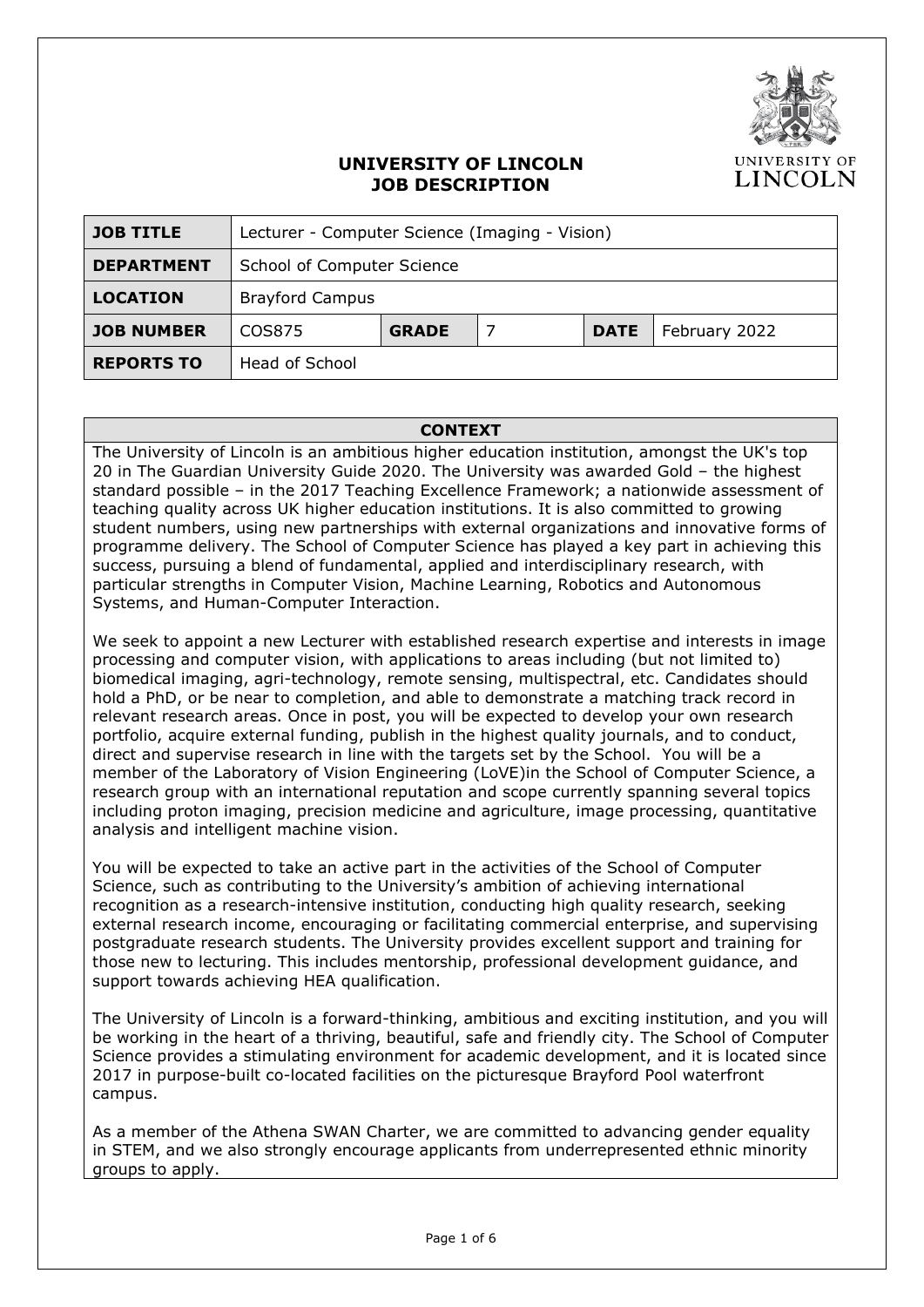#### **JOB PURPOSE**

#### **General**

To work with colleagues on curriculum development and the advancement of relevant discipline areas within the university.

To deliver teaching over a range of modules within an established programme.

To undertake student tutoring and support.

To contribute to the research profile of the department.

To carry out a limited number of additional activities, in support of the academic work of the department.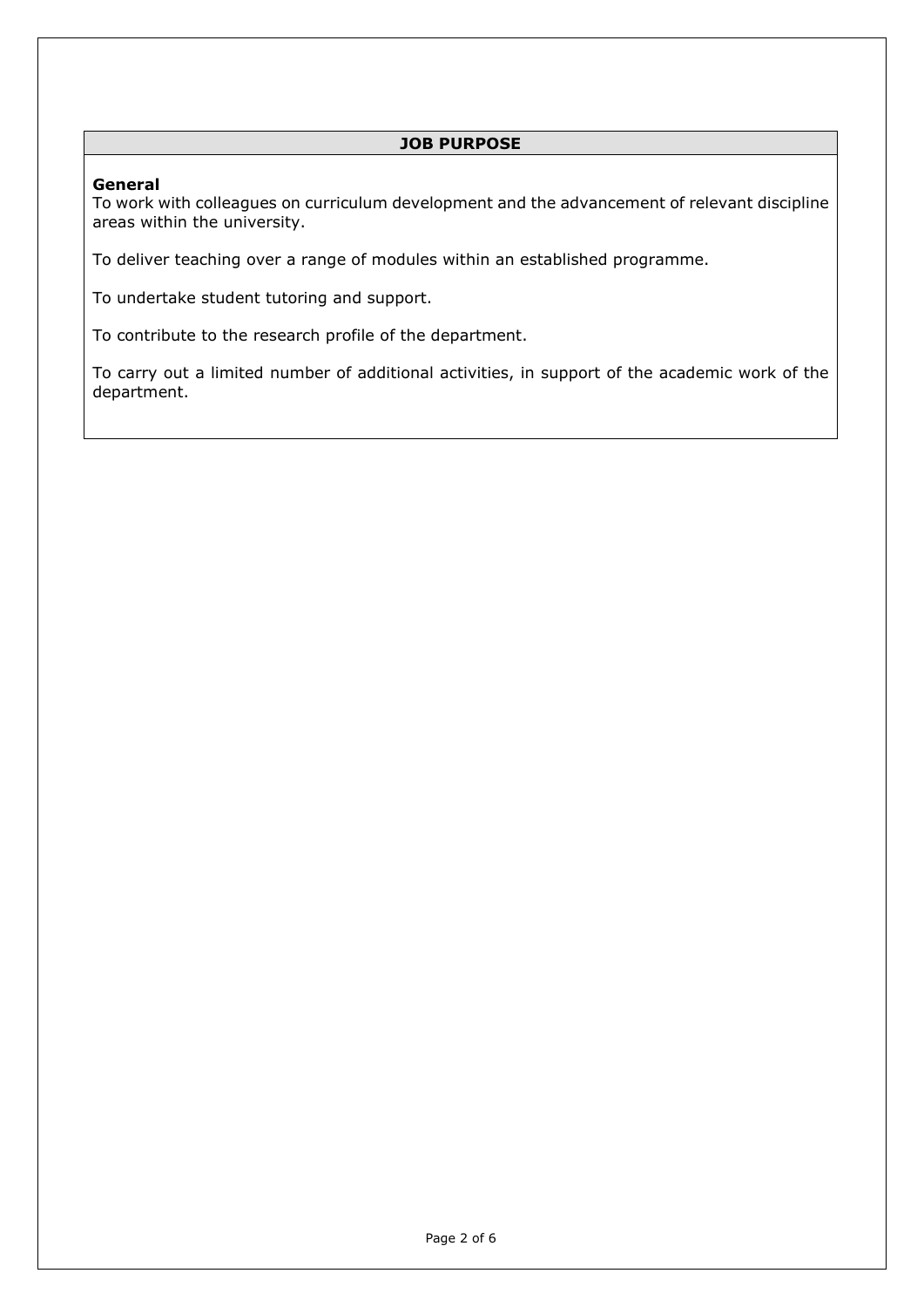## **KEY RESPONSIBILITIES**

The responsibilities of a Lecturer are wide ranging and may change over time according to the development needs of the department and the individual. In general, a Lecturer can expect to undertake any of the following:

| <b>Teaching and Learning Support</b>                                                                                                                                                                                            |  |  |  |  |
|---------------------------------------------------------------------------------------------------------------------------------------------------------------------------------------------------------------------------------|--|--|--|--|
| To engage in teaching on undergraduate and/or postgraduate level programmes, as<br>$\bullet$<br>determined by the Head of Department. The range of teaching duties may change from<br>time to time.                             |  |  |  |  |
| Contribute to the design, content and delivery of specific areas of teaching and learning,<br>$\bullet$<br>and to the quality of teaching delivered.                                                                            |  |  |  |  |
| Collaborate with colleagues in the continuous review and development of the<br>$\bullet$<br>department's programmes.                                                                                                            |  |  |  |  |
| Take responsibility for the co-ordination of modules, when appropriate to do so and<br>$\bullet$<br>after gaining sufficient relevant experience.                                                                               |  |  |  |  |
| Work in accordance with University policies and procedures to undertake assessment of<br>$\bullet$<br>students' work and give feedback.                                                                                         |  |  |  |  |
| <b>Research and Scholarly Activity</b>                                                                                                                                                                                          |  |  |  |  |
| Make a contribution to the research profile of the department, School or College, and<br>pursue a personal research programme, consistent with the department's research<br>priorities.                                         |  |  |  |  |
| Collaborate in research activities and initiatives with colleagues in and beyond the<br>$\bullet$<br>department, if appropriate.                                                                                                |  |  |  |  |
| Engage in subject professional and pedagogy research, as required, to support teaching<br>$\bullet$<br>activities.                                                                                                              |  |  |  |  |
| Ensure that outcomes of research and scholarly activity are appropriately disseminated<br>$\bullet$<br>in peer reviewed outlets.                                                                                                |  |  |  |  |
| Have sufficient outputs to be returned in the REF, at agreed minimum standards,<br>inclusive of complex circumstances, or at least demonstrate a clear and achievable plan<br>to secure a return if an early career researcher. |  |  |  |  |
| Apply for grant funding and manage, as appropriate, any grants which are secured.                                                                                                                                               |  |  |  |  |
| <b>Liaison and Networking</b>                                                                                                                                                                                                   |  |  |  |  |
| Establish contacts within the wider community, where possible; forging relationships for<br>future collaboration.                                                                                                               |  |  |  |  |
| Develop links with relevant professional bodies and academic groups.                                                                                                                                                            |  |  |  |  |
| Develop involvement in academic activities with industry and other external partners.                                                                                                                                           |  |  |  |  |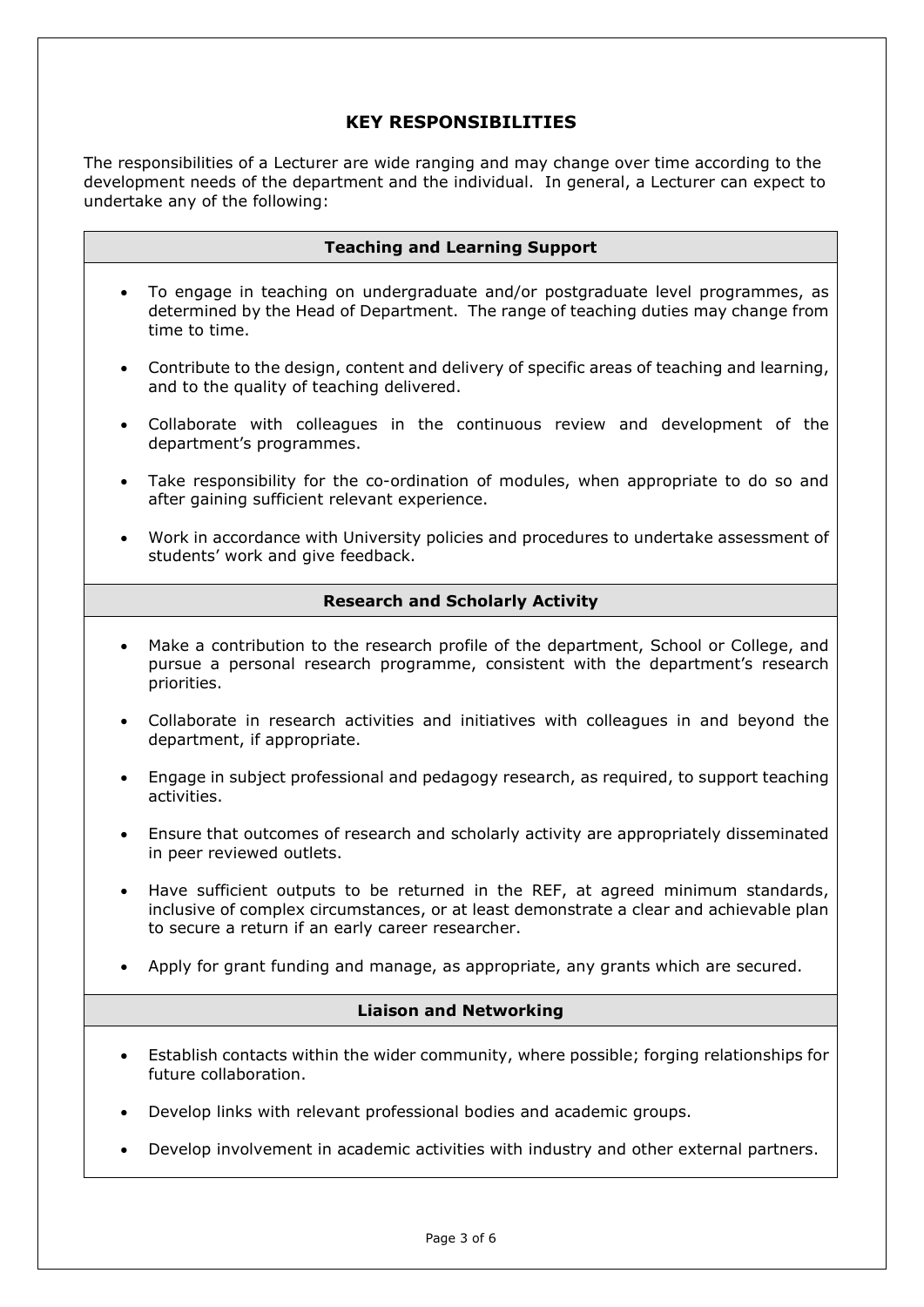- Take part in relevant internal committees and working groups.
- Liaise with subject librarians, central timetabling and other services, to ensure resources available are appropriately deployed.

#### **Team Working**

- Work as a member of a team, collaborating on curriculum development and contributing to departmental meetings.
- Begin to co-ordinate the work of others, when appropriate, by taking responsibility for module co-ordination.

#### **Student Support**

- Act as academic tutor to students, as allocated by the Head of Department, and act as first line contact for them for advice and support on academic matters; ensuring that students are directed to relevant support services when necessary.
- Take part in the supervision of research degree students, as appropriate.
- Supervise student projects and placements, as appropriate.

#### **Citizenship**

- Contribute to the wider mission and reputation of the University, with active involvement in activities contributing to general University life, e.g. open days; student activities; alumni events; mentoring; personal tutoring and engagement with student support; and delivery of outreach activities, e.g. school visits, local community activities.
- Active participation in committees/groups contributing to University life, e.g. health and safety; equality diversity and inclusivity; sustainability; and working groups.
- Engage in appropriate training programmes in the University; actively follow and promote University policies; and participate in the staff appraisal scheme and yearly Individual Research Plan (IRP).
- Contribute to the future development of the University and support the University's wider social, cultural and economic development of our region, with engagement and/or leadership of external partnerships; contributing to the civic mission of the University. Participation in external activities, such as volunteering, School Governor, cultural activities, community activities.

**In addition to the above, undertake such duties as may reasonably be requested and that are commensurate with the nature and grade of the post.**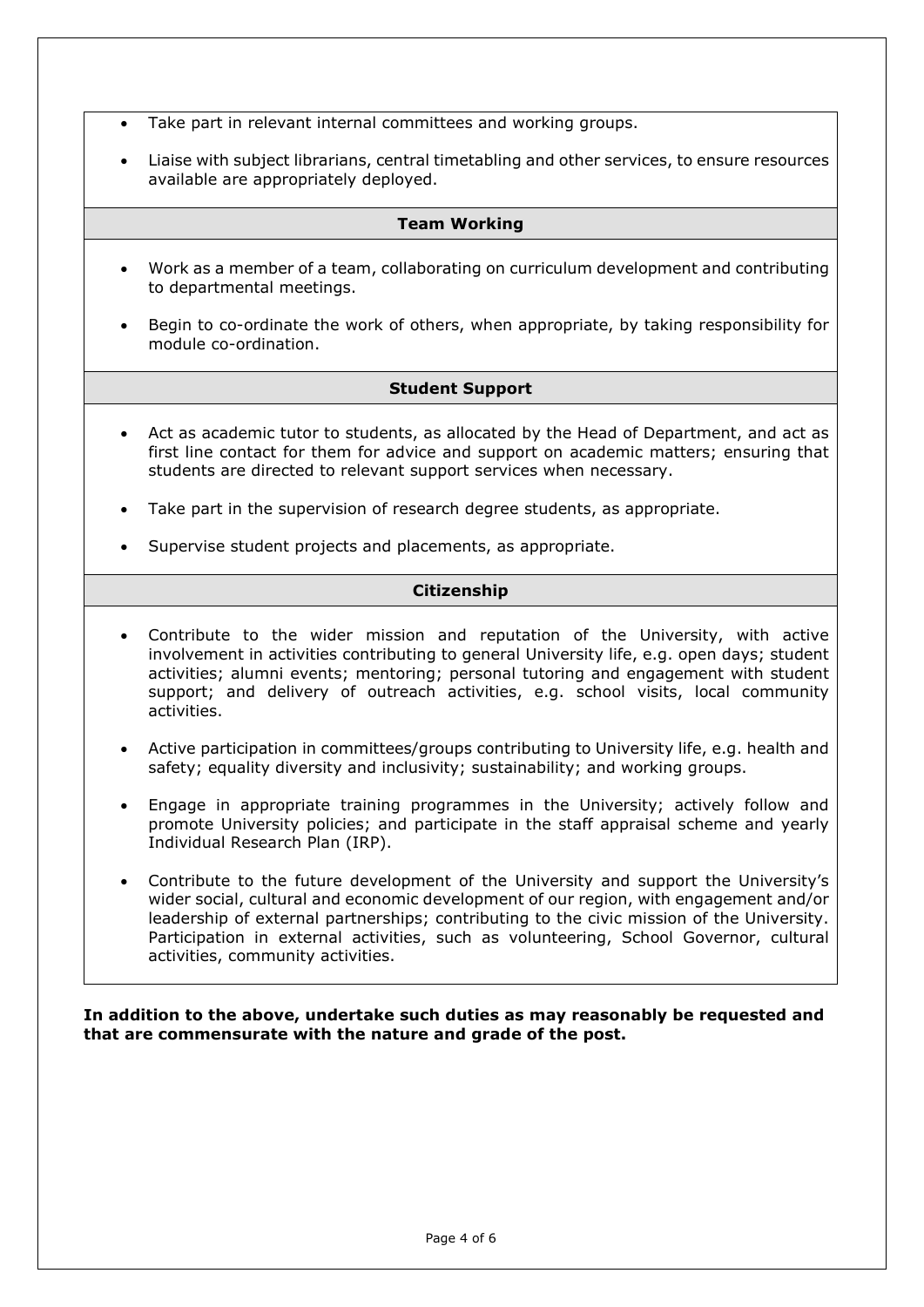# **ADDITIONAL INFORMATION**

| Key working relationships/networks                                                                                                                                                                          |                                                                                                                                                |  |  |  |  |
|-------------------------------------------------------------------------------------------------------------------------------------------------------------------------------------------------------------|------------------------------------------------------------------------------------------------------------------------------------------------|--|--|--|--|
| <b>Internal</b>                                                                                                                                                                                             | <b>External</b>                                                                                                                                |  |  |  |  |
| Head of Department<br>$\bullet$<br>College Senior Academic Managers<br>$\bullet$<br>Departmental academic,<br>$\bullet$<br>administrative and technical staff<br><b>Support Services Staff</b><br>$\bullet$ | Relevant academic and professional<br>$\bullet$<br>groups<br>• Relevant national, regional and<br>international networks<br>External examiners |  |  |  |  |